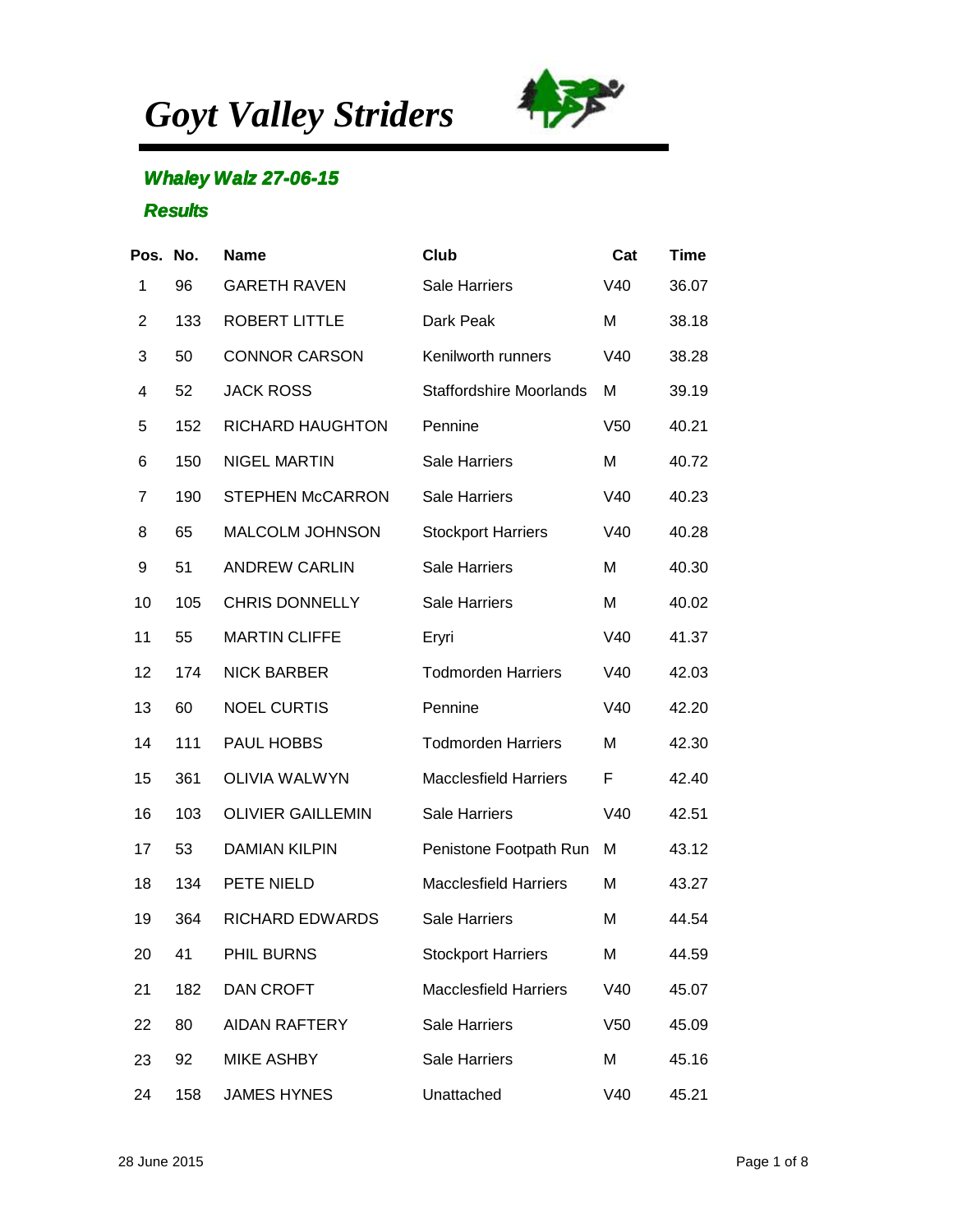| Pos. No. |     | <b>Name</b>             | Club                         | Cat             | <b>Time</b> |
|----------|-----|-------------------------|------------------------------|-----------------|-------------|
| 25       | 42  | <b>ANDY McMURDO</b>     | Pennine                      | M               | 45.23       |
| 26       | 110 | <b>GAVIN WILLIAMS</b>   | Dark Peak                    | V <sub>50</sub> | 45.28       |
| 27       | 163 | <b>CHRIS BENTLEY</b>    | <b>Macclesfield Harriers</b> | M               | 45.31       |
| 28       | 189 | <b>NICK JEFFERSON</b>   | <b>FRA</b>                   | V40             | 46.05       |
| 29       | 183 | <b>JAMES COX</b>        | Pennine                      | M               | 46.15       |
| 30       | 72  | <b>MATT FLANANAGAN</b>  | <b>Todmorden Harriers</b>    | V40             | 46.16       |
| 31       | 45  | <b>LEE BARRATT</b>      | <b>Stockport Harriers</b>    | V40             | 46.22       |
| 32       | 23  | <b>ROBIN MURRAY</b>     | Unattached                   | V <sub>50</sub> | 46.42       |
| 33       | 70  | <b>DOM BERESFORD</b>    | Pennine                      | V40             | 46.43       |
| 34       | 120 | <b>DAVE COLLINS</b>     | <b>Todmorden Harriers</b>    | V <sub>50</sub> | 46.47       |
| 35       | 135 | <b>STEVEN MILLAR</b>    | <b>Macclesfield Harriers</b> | V40             | 46.55       |
| 36       | 144 | <b>CHRIS SHEARLOCK</b>  | Unattached                   | V40             | 47.09       |
| 37       | 59  | <b>STEPH CURTIS</b>     | Pennine                      | <b>FV40</b>     | 47.32       |
| 38       | 197 | <b>RICHARD MARLTON</b>  | Horwich                      | V40             | 47.40       |
| 39       | 91  | PAUL BARRETT            | Sale Harriers                | M               | 47.46       |
| 40       | 194 | <b>TYRRELL BASSON</b>   | Dark Peak                    | V40             | 47.50       |
| 41       | 166 | RICHARD BUTTERWICK      | <b>Todmorden Harriers</b>    | V40             | 47.53       |
| 42       | 7   | <b>JASON CHRISTIE</b>   | Unattached                   | V40             | 47.58       |
| 43       | 195 | ROBERT TAYLOR           | Pennine                      | V60             | 48.18       |
| 44       | 165 | <b>NEIL HEY</b>         | <b>Macclesfield Harriers</b> | V40             | 48.23       |
| 45       | 94  | <b>ZOE BARTON</b>       | <b>Glossopdale Harriers</b>  | F               | 48.45       |
| 46       | 139 | DAMIAN O'ROURKE         | <b>Stockport Harriers</b>    | V40             | 48.52       |
| 47       | 132 | <b>BARNABY CRAWSHAW</b> | Pennine                      | M               | 49.06       |
| 48       | 365 | ROBERT GOULSBRA         | <b>Stockport Harriers</b>    | M               | 49.08       |
| 49       | 24  | <b>DICKY WILKINSON</b>  | Dark Peak                    | V <sub>50</sub> | 49.13       |
| 50       | 117 | <b>OLIVER BARBER</b>    | Unattached                   | M               | 49.21       |
| 51       | 153 | <b>JAMES COOPER</b>     | Unattached                   | V40             | 49.23       |
| 52       | 162 | NIGEL BENNETT           | Unattached                   | V <sub>50</sub> | 49.30       |
| 53       | 29  | <b>NEIL CLARKE</b>      | <b>Macclesfield Harriers</b> | V50             | 50.02       |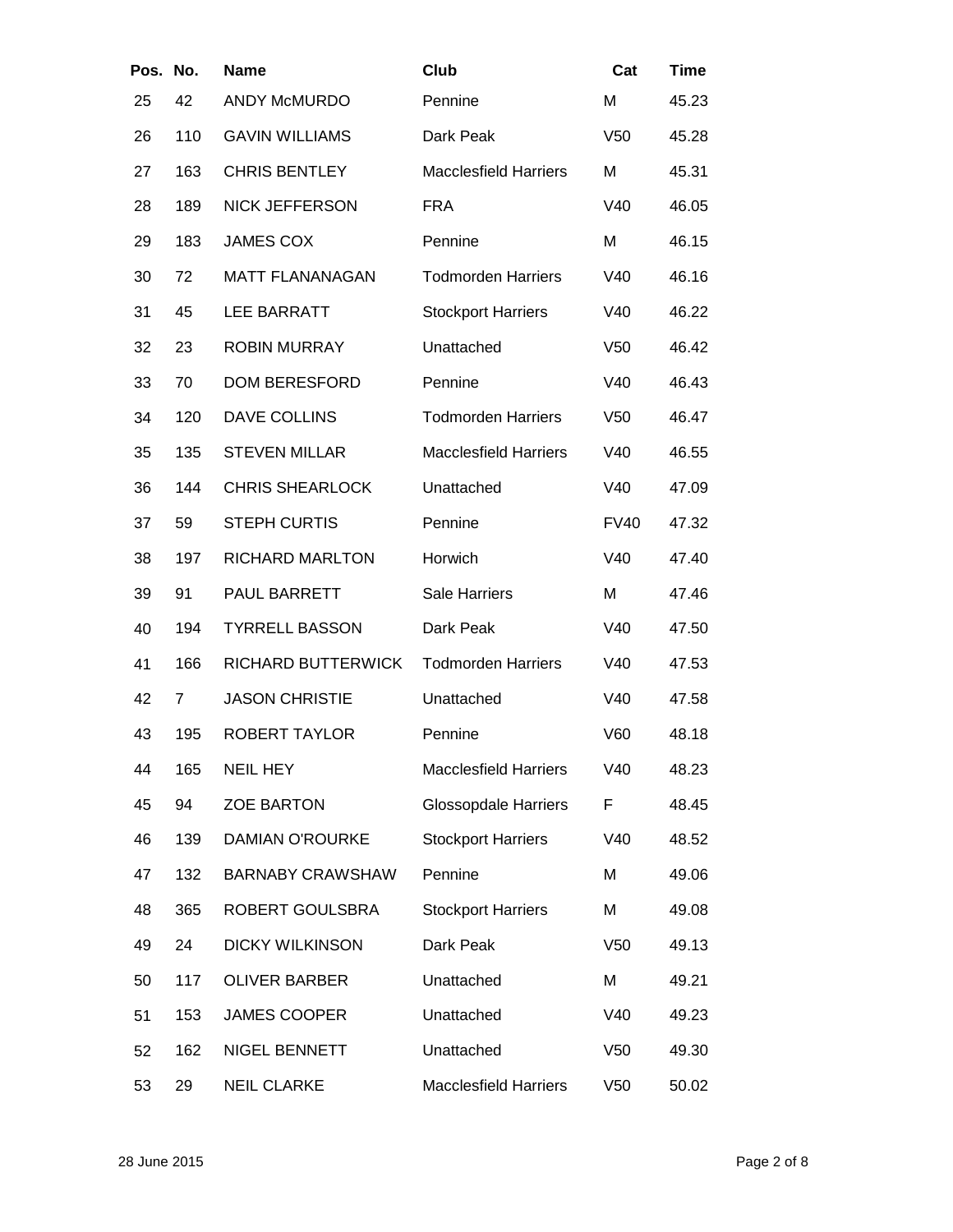| Pos. No. |     | <b>Name</b>               | Club                         | Cat             | <b>Time</b> |
|----------|-----|---------------------------|------------------------------|-----------------|-------------|
| 54       | 137 | <b>STUART HUTCHISON</b>   | Saddleworth Runners          | M               | 50.06       |
| 55       | 20  | DAVID McCARTNEY           | Unattached                   | M               | 50.14       |
| 56       | 33  | LOK LI                    | <b>Bramhall Runners</b>      | V40             | 50.18       |
| 57       | 82  | <b>EMMA FINNEY</b>        | <b>Sale Harriers</b>         | F               | 50.26       |
| 58       | 149 | <b>DAVID VANN</b>         | Unattached                   | V <sub>50</sub> | 50.54       |
| 59       | 200 | <b>ANDREW CHALKLEY</b>    | kingstone runners            | V40             | 50.59       |
| 60       | 83  | ANNE BERNADETTE CHI       | Sale Harriers                | <b>FV40</b>     | 51.06       |
| 61       | 4   | <b>AIDAN GRANT</b>        | <b>Goyt Valley Striders</b>  | M               | 51.23       |
| 62       | 164 | <b>JOHN MACKINTOSH</b>    | Unattached                   | V40             | 51.26       |
| 63       | 119 | <b>CHARLES MADGE</b>      | Unattached                   | M               | 51.29       |
| 64       | 73  | <b>MELANIE BLACKHURST</b> | <b>Todmorden Harriers</b>    | <b>FV50</b>     | 51.31       |
| 65       | 98  | PAUL BOOTH                | Pennine                      | M               | 51.48       |
| 66       | 6   | <b>KIERAN SMALLBONE</b>   | <b>Goyt Valley Striders</b>  | M               | 51.49       |
| 67       | 85  | <b>LISA LACON</b>         | <b>Holmfirth harriers</b>    | F               | 51.55       |
| 68       | 157 | <b>STEVEN THINN</b>       | Unattached                   | M               | 52.02       |
| 69       | 86  | <b>JOHN ADAIR</b>         | <b>Holmfirth harriers</b>    | V60             | 52.07       |
| 70       | 198 | <b>DAVID MADDEN</b>       | Unattached                   | V40             | 52.08       |
| 71       | 118 | <b>FIONA WISE</b>         | Unattached                   | F               | 52.10       |
| 72       | 93  | <b>BRUCE HUMPHREY</b>     | Altrincham & District AC     | V40             | 52.12       |
| 73       | 160 | STUART WOLSTENHOL         | <b>Todmorden Harriers</b>    | V40             | 52.14       |
| 74       | 112 | <b>GLYN ROBERTS</b>       | Unattached                   | V40             | 52.17       |
| 75       | 188 | <b>NEIL GERRITY</b>       | Newcastle                    | M               | 52.23       |
| 76       | 89  | KATH BRIERLEY             | <b>Todmorden Harriers</b>    | <b>FV50</b>     | 52.31       |
| 77       | 122 | <b>SIMON WILES</b>        | <b>Steel City Striders</b>   | V40             | 52.36       |
| 78       | 161 | <b>BRIAN MACFADYEN</b>    | <b>Macclesfield Harriers</b> | V50             | 52.37       |
| 79       | 79  | <b>CLARE GRIFFIN</b>      | <b>Macclesfield Harriers</b> | <b>FV40</b>     | 52.40       |
| 80       | 124 | <b>SUSAN CLAPHAM</b>      | <b>Glossopdale Harriers</b>  | <b>FV50</b>     | 52.42       |
| 81       | 171 | MICHAEL DOCHERTY          | Unattached                   | V60             | 52.46       |
| 82       | 64  | <b>JOANNE CLIFFE</b>      | Unattached                   | <b>FV40</b>     | 52.57       |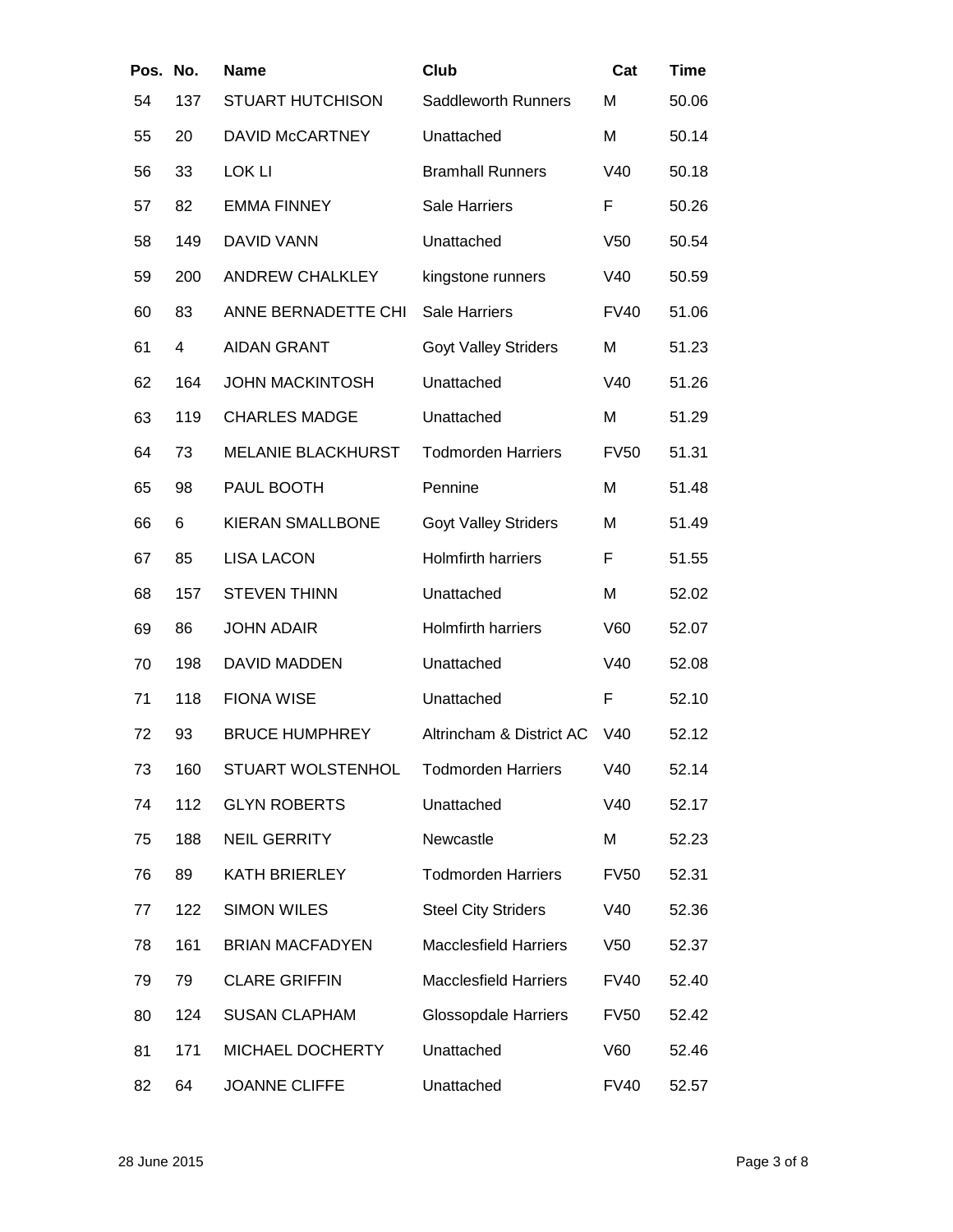| Pos. No. |     | <b>Name</b>              | Club                          | Cat             | <b>Time</b> |
|----------|-----|--------------------------|-------------------------------|-----------------|-------------|
| 83       | 18  | <b>JANINE RIDGARD</b>    | <b>East Cheshire Harriers</b> | <b>FV50</b>     | 53.11       |
| 84       | 141 | <b>MARK HALSEY</b>       | <b>Buxton AC</b>              | V40             | 53.16       |
| 85       | 151 | <b>MICHAEL HORROCKS</b>  | Unattached                    | Μ               | 53.22       |
| 86       | 32  | <b>MATT GUSH</b>         | Unattached                    | M               | 53.57       |
| 87       | 48  | <b>DAVID TURNER</b>      | Unattached                    | V40             | 54.07       |
| 88       | 175 | <b>SIMON FENNELL</b>     | <b>Bramhall Runners</b>       | V40             | 54.17       |
| 89       | 199 | <b>JAMES MELLOR</b>      | Unattached                    | Μ               | 54.37       |
| 90       | 143 | ROLAND MEYLAN            | <b>Buxton AC</b>              | V40             | 54.43       |
| 91       | 191 | PETER DAVIS              | <b>Goyt Valley Striders</b>   | V <sub>50</sub> | 54.45       |
| 92       | 180 | <b>GRAHAM STANTON</b>    | <b>Cheshire Talley Ho</b>     | V60             | 54.46       |
| 93       | 181 | <b>ANDREA FROST</b>      | <b>Macclesfield Harriers</b>  | <b>FV40</b>     | 55.07       |
| 94       | 148 | <b>SIMON BARLOW</b>      | Unattached                    | Μ               | 55.23       |
| 95       | 90  | <b>JERRY SMITH</b>       | Sale Harriers                 | V60             | 55.28       |
| 96       | 39  | <b>BETHANY HIRST</b>     | <b>East Cheshire Harriers</b> | F               | 55.29       |
| 97       | 104 | ANGELA OLDHAM            | <b>East Cheshire Harriers</b> | <b>FV60</b>     | 55.33       |
| 98       | 156 | <b>TONY PARK</b>         | <b>Stockport Harriers</b>     | V <sub>50</sub> | 55.37       |
| 99       | 1   | PAUL WHYTE               | Unattached                    | Μ               | 55.40       |
| 100      | 126 | <b>STEPHEN PARKES</b>    | Unattached                    | Μ               | 55.41       |
| 101      | 71  | <b>DAVID LESLIE</b>      | <b>Todmorden Harriers</b>     | V60             | 56.12       |
| 102      | 68  | <b>DEZ MITCHELL</b>      | <b>Glossopdale Harriers</b>   | V40             | 56.30       |
| 103      | 107 | <b>BEN JAY</b>           | <b>Goyt Valley Striders</b>   | V40             | 56.37       |
| 104      | 140 | <b>ELIZABETH GLENNON</b> | Unattached                    | F               | 56.41       |
| 105      | 27  | RICHARD APPLEWHITE       | Unattached                    | V40             | 57.11       |
| 106      | 186 | ALEXA BESNARD            | <b>Chorlton Runners</b>       | F               | 57.12       |
| 107      | 43  | <b>ANDY CORDES</b>       | <b>Bramhall Runners</b>       | V40             | 57.30       |
| 108      | 106 | <b>SALLY KAILL</b>       | <b>Goyt Valley Striders</b>   | F               | 57.31       |
| 109      | 28  | <b>JEFF HIGNETT</b>      | <b>Rossendale Harriers</b>    | V60             | 57.39       |
| 110      | 62  | <b>JOHN RICHARDS</b>     | <b>Stockport Harriers</b>     | Μ               | 57.41       |
| 111      | 102 | <b>ALFIE BAILEY</b>      | <b>Buxton AC</b>              | Μ               | 57.49       |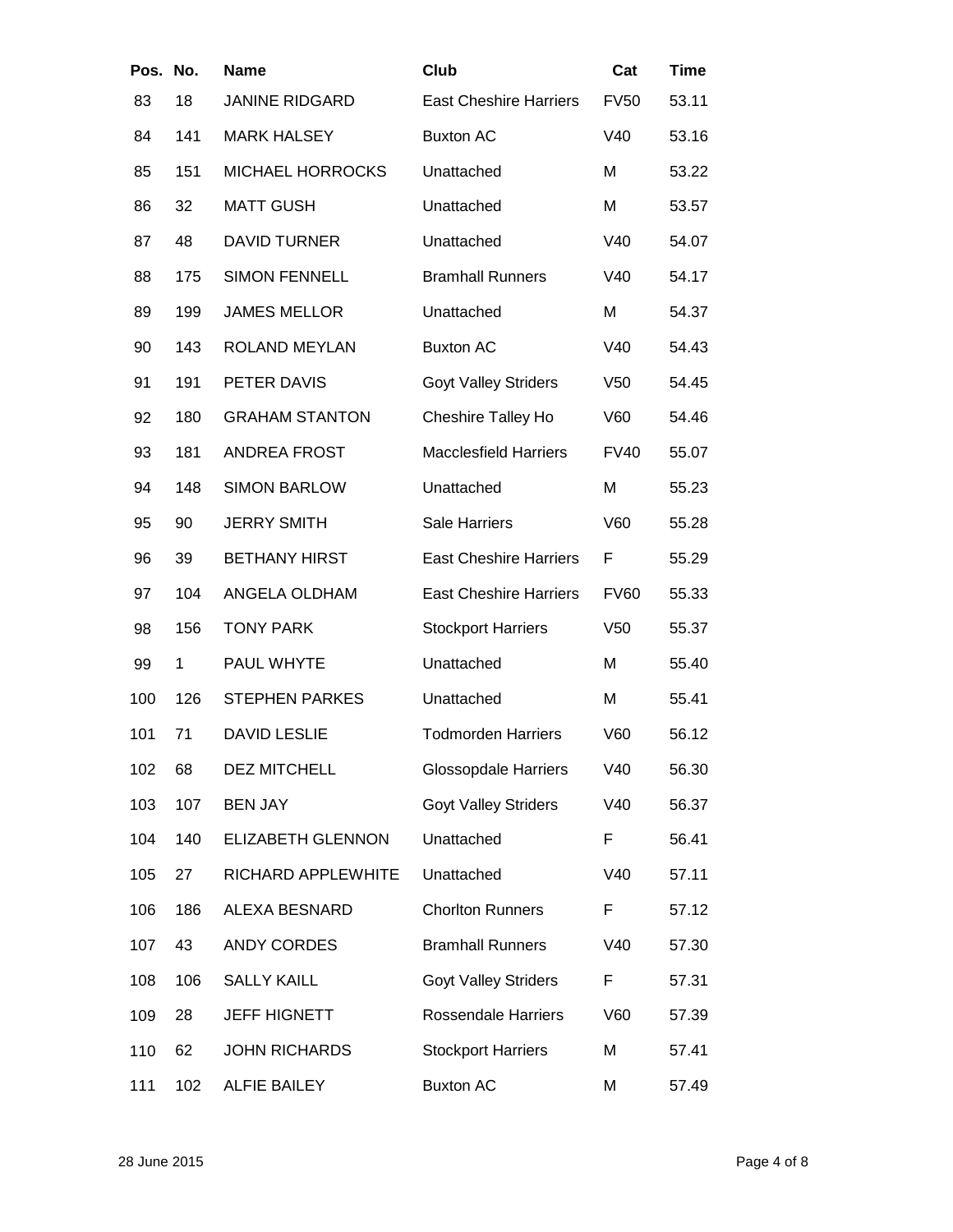| Pos. No. |                | <b>Name</b>             | Club                          | Cat             | <b>Time</b> |
|----------|----------------|-------------------------|-------------------------------|-----------------|-------------|
| 112      | 9              | <b>ANNA ASPINALL</b>    | <b>Goyt Valley Striders</b>   | F               | 57.55       |
| 113      | 173            | <b>STEVE FAIRCLOUGH</b> | <b>Bramhall Runners</b>       | V40             | 58.03       |
| 114      | 47             | <b>BARRY CHADWICK</b>   | <b>Stockport Harriers</b>     | V40             | 58.08       |
| 115      | 19             | <b>MELANIE KAY</b>      | <b>East Cheshire Harriers</b> | <b>FV40</b>     | 58.13       |
| 116      | 172            | <b>RICHARD HALL</b>     | <b>Bramhall Runners</b>       | V40             | 58.24       |
| 117      | 81             | <b>CAROLINE SCOTT</b>   | Sinfin                        | <b>FV40</b>     | 58.43       |
| 118      | 116            | <b>RICK GRATTON</b>     | Unattached                    | V40             | 58.45       |
| 119      | 167            | <b>TIM NEWTON</b>       | Unattached                    | V <sub>50</sub> | 58.49       |
| 120      | 78             | <b>RICHARD GRIFFIN</b>  | mdoc                          | V40             | 58.57       |
| 121      | 77             | <b>JONATHAN HULL</b>    | <b>Goyt Valley Striders</b>   | V40             | 59.24       |
| 122      | 363            | <b>ELAINE JACKSON</b>   | Unattached                    | <b>FV50</b>     | 59.43       |
| 123      | 168            | <b>JEREMY WOODHAM</b>   | <b>Stockport Harriers</b>     | V40             | 60.01       |
| 124      | 155            | ANGELA McCARTHY         | <b>Wilmslow RC</b>            | <b>FV50</b>     | 60.16       |
| 125      | 121            | <b>JOHN STEPHENSON</b>  | <b>Glossopdale Harriers</b>   | V <sub>50</sub> | 60.32       |
| 126      | 178            | PAULA VARLEY            | Wimbledon windmilers          | F               | 60.40       |
| 127      | 142            | <b>GREGORY SHERIDAN</b> | Unattached                    | М               | 61.09       |
| 128      | 88             | <b>CHRIS PIMBLOTT</b>   | <b>Macclesfield Harriers</b>  | V <sub>50</sub> | 61.24       |
| 129      | 26             | <b>ANGUS FYR</b>        | Unattached                    | V <sub>50</sub> | 61.45       |
| 130      | 176            | <b>JAMES HALL</b>       | <b>Bramhall Runners</b>       | Μ               | 61.53       |
| 131      | 362            | <b>D RILEY</b>          | Cheshire Talley Ho            | V <sub>50</sub> | 61.57       |
| 132      | 66             | KATH HOYER              | <b>FRA</b>                    | <b>FV50</b>     | 62.24       |
| 133      | $\overline{2}$ | <b>LESLEY JACKSON</b>   | Unattached                    | <b>FV40</b>     | 62.30       |
| 134      | 154            | <b>ADRIAN THOMAS</b>    | <b>Stockport Harriers</b>     | V <sub>50</sub> | 62.31       |
| 135      | 84             | <b>CARLA OUSEY</b>      | <b>Sale Harriers</b>          | <b>FV40</b>     | 62.36       |
| 136      | 179            | <b>GED PERKINS</b>      | Unattached                    | V40             | 62.40       |
| 137      | 123            | <b>SARAH LEAH</b>       | Glossopdale Harriers          | <b>FV40</b>     | 62.42       |
| 138      | 31             | <b>KATE GUSH</b>        | Unattached                    | F               | 62.56       |
| 139      | 95             | ELEANOR DUCKWORTH       | <b>Glossopdale Harriers</b>   | F               | 63.06       |
| 140      | 34             | <b>LINETTE RUSTON</b>   | <b>Goyt Valley Striders</b>   | <b>FV40</b>     | 63.14       |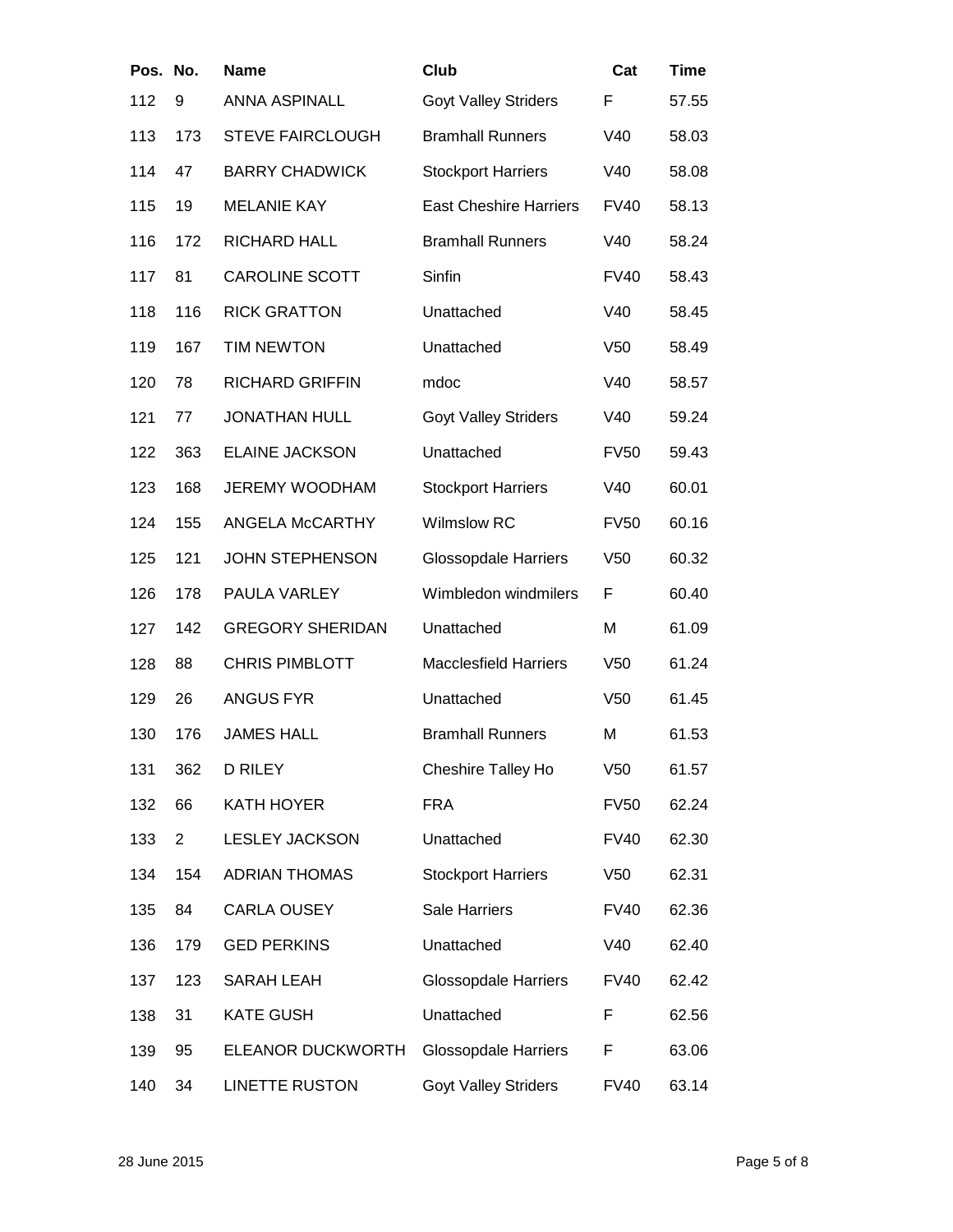| Pos. No. |     | <b>Name</b>              | Club                          | Cat             | <b>Time</b> |
|----------|-----|--------------------------|-------------------------------|-----------------|-------------|
| 141      | 125 | <b>MARY JEAL</b>         | <b>Glossopdale Harriers</b>   | <b>FV50</b>     | 63.17       |
| 142      | 16  | <b>CATHERINE TOMBS</b>   | Unattached                    | <b>FV40</b>     | 63.24       |
| 143      | 187 | <b>BRIAN BARNES</b>      | <b>Chorlton Runners</b>       | V <sub>50</sub> | 63.26       |
| 144      | 129 | <b>LAWRENCE FENNELLY</b> | <b>Glossopdale Harriers</b>   | V <sub>50</sub> | 63.40       |
| 145      | 8   | <b>MARK ADDIS</b>        | <b>Goyt Valley Striders</b>   | V40             | 63.46       |
| 146      | 36  | <b>HELEN MADDEN</b>      | Unattached                    | <b>FV40</b>     | 63.51       |
| 147      | 40  | <b>JUDD SKELTON</b>      | <b>Chorlton Runners</b>       | V40             | 63.53       |
| 148      | 37  | <b>MARK SAMPSON</b>      | Pennine                       | V40             | 63.54       |
| 149      | 38  | <b>JON WILLIS</b>        | Unattached                    | V40             | 63.59       |
| 150      | 46  | <b>LUCY STEPHENSON</b>   | <b>Buxton AC</b>              | F               | 64.05       |
| 151      | 67  | DAVE WAYWELL             | <b>Wesham Road Runners</b>    | V70             | 64.09       |
| 152      | 147 | ROBERT ANDERSON          | Unattached                    | V <sub>50</sub> | 64.10       |
| 153      | 76  | <b>REBECCA BRIMAGE</b>   | Unattached                    | F               | 64.11       |
| 154      | 35  | <b>LOUISE SMITH</b>      | <b>Goyt Valley Striders</b>   | <b>FV40</b>     | 64.12       |
| 155      | 138 | <b>HELEN FRASER</b>      | <b>Stockport Harriers</b>     | <b>FV50</b>     | 64.13       |
| 156      | 61  | <b>KIRSTY PIERCE</b>     | Unattached                    | <b>FV50</b>     | 64.46       |
| 157      | 131 | <b>VICTORIA HEALEY</b>   | <b>Goyt Valley Striders</b>   | F               | 65.04       |
| 158      | 87  | <b>ROB PARKIN</b>        | <b>Congleton Harriers</b>     | V40             | 65.33       |
| 159      | 196 | <b>HAMISH McHARG</b>     | Unattached                    | V <sub>50</sub> | 65.48       |
| 160      | 136 | <b>RUTH HUTCHISON</b>    | Saddleworth Runners           | <b>FV40</b>     | 66.04       |
| 161      | 69  | PETER EHRHARDT           | <b>Todmorden Harriers</b>     | V60             | 66.28       |
| 162      | 5   | <b>AMANDA SKELDON</b>    | <b>Goyt Valley Striders</b>   | F               | 66.32       |
| 163      | 30  | ANDREW WEARDEN           | <b>Buxton AC</b>              | V40             | 66.49       |
| 164      | 54  | DON BENNETT              | <b>Bramhall Runners</b>       | V60             | 67.24       |
| 165      | 75  | NINA FEDORSKI            | <b>Todmorden Harriers</b>     | <b>FV50</b>     | 67.30       |
| 166      | 21  | RICHARD WLODARCZYK       | <b>East Cheshire Harriers</b> | V60             | 67.40       |
| 167      | 49  | <b>CAROLE BARNES</b>     | <b>Stockport Harriers</b>     | <b>FV40</b>     | 67.56       |
| 168      | 169 | <b>ALYSON ADAMS</b>      | <b>Bramhall Runners</b>       | <b>FV50</b>     | 68.04       |
| 169      | 113 | <b>JOHN WISEMAN</b>      | <b>Bramhall Runners</b>       | V <sub>50</sub> | 68.05       |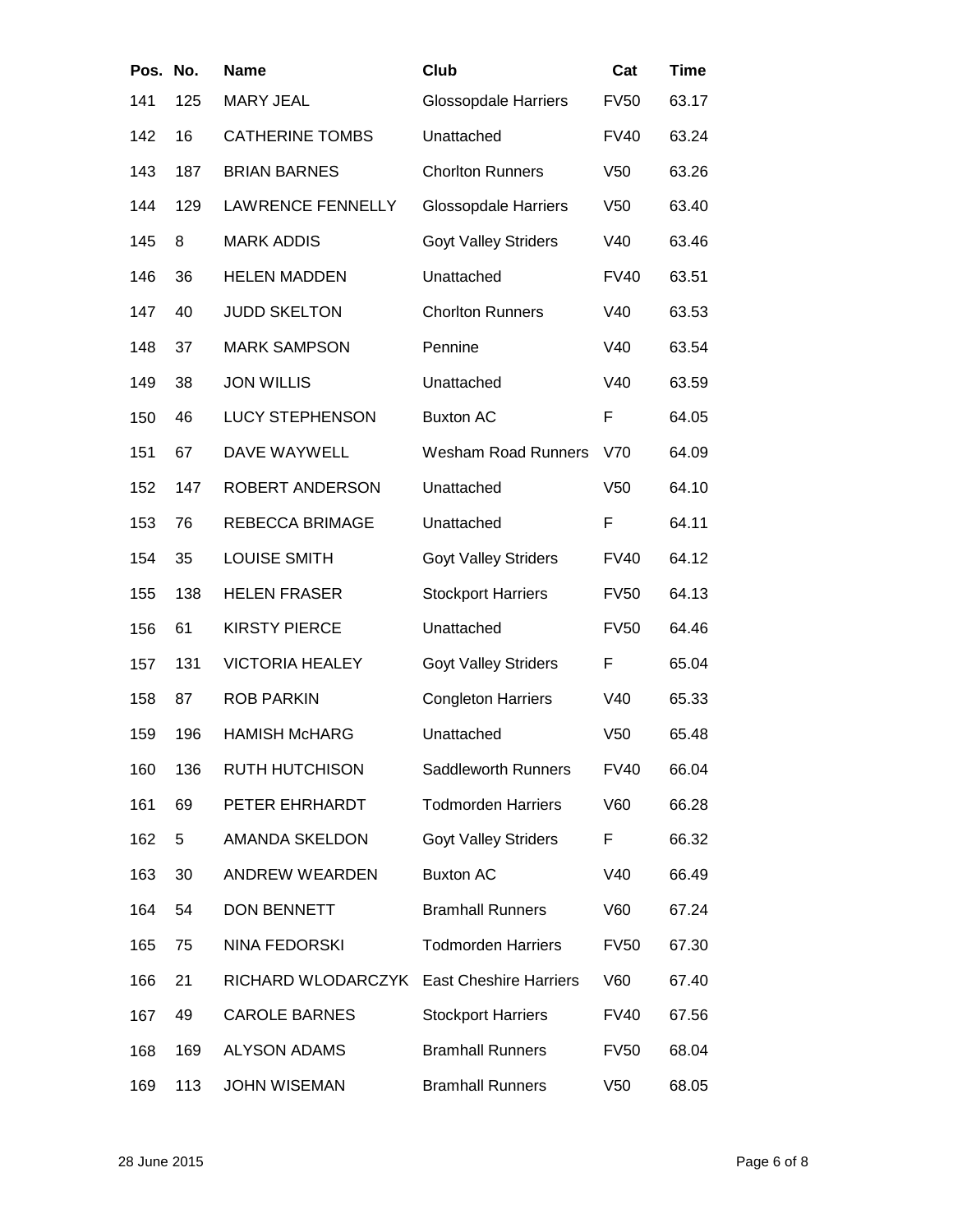| Pos. No. |     | <b>Name</b>              | Club                          | Cat             | <b>Time</b> |
|----------|-----|--------------------------|-------------------------------|-----------------|-------------|
| 170      | 44  | <b>MATHEW CORDES</b>     | <b>Stockport Harriers</b>     | M               | 68.18       |
| 171      | 22  | <b>ANDREA EDWARDS</b>    | <b>East Cheshire Harriers</b> | <b>FV40</b>     | 69.21       |
| 172      | 146 | <b>ABIGAIL BURBIDGE</b>  | Unattached                    | F               | 69.40       |
| 173      | 145 | <b>JOHN ROSS</b>         | Unattached                    | M               | 69.41       |
| 174      | 193 | <b>VICTORIA FERGUSON</b> | <b>Chorlton Runners</b>       | F               | 70.44       |
| 175      | 192 | <b>RUDOLF PALMER</b>     | <b>Chorlton Runners</b>       | M               | 70.45       |
| 176      | 17  | <b>STEVEN GANNON</b>     | Unattached                    | V <sub>50</sub> | 70.55       |
| 177      | 177 | <b>JON ROWE</b>          | Unattached                    | M               | 70.57       |
| 178      | 115 | SARMID AL-KAMIL          | <b>Bramhall Runners</b>       | <b>FV40</b>     | 71.04       |
| 179      | 57  | <b>SIAN SEGAR</b>        | <b>Bramhall Runners</b>       | <b>FV40</b>     | 71.12       |
| 180      | 25  | <b>JULIE RUNDALL</b>     | Unattached                    | <b>FV40</b>     | 71.33       |
| 181      | 128 | <b>MARTIN BINNIE</b>     | Unattached                    | M               | 72.08       |
| 182      | 127 | <b>HEATHER PARKES</b>    | Unattached                    | F               | 72.23       |
| 183      | 3   | <b>JAQUELINE GRANT</b>   | Unattached                    | F               | 74.03       |
| 184      | 170 | <b>DAN TAYLOR</b>        | <b>Todmorden Harriers</b>     | M               | 74.42       |
| 185      | 99  | SAMANTHA WAKELING        | Peel road runners             | F               | 75.50       |
| 186      | 100 | <b>LINSAY BARKER</b>     | simons heroes                 | F               | 75.51       |
| 187      | 97  | <b>ANNA WAUGH</b>        | Peel road runners             | F               | 75.52       |
| 188      | 101 | PETER BAILEY             | <b>Buxton AC</b>              | V <sub>50</sub> | 75.53       |
| 189      | 74  | DAVID O'NEILL            | <b>Todmorden Harriers</b>     | V <sub>50</sub> | 76.06       |
| 190      | 63  | <b>HELEN DAVIS</b>       | <b>Goyt Valley Striders</b>   | F               | 76.32       |
| 191      | 159 | <b>GRACE ARTHUR</b>      | <b>Goyt Valley Striders</b>   | F               | 76.32       |
| 192      | 58  | <b>MARIE FAIRCLOUGH</b>  | <b>Bramhall Runners</b>       | <b>FV50</b>     | 77.46       |
| 193      | 130 | <b>JOHN LEAH</b>         | <b>Bramhall Runners</b>       | V60             | 78.41       |
| 194      | 56  | <b>JO PODOLANSKI</b>     | <b>Bramhall Runners</b>       | <b>FV40</b>     | 85.28       |
| 195      | 114 | <b>CATH JONES</b>        | <b>Bramhall Runners</b>       | <b>FV50</b>     | 85.36       |
| 196      | 109 | <b>KATIE ROBERTS</b>     | <b>Bramhall Runners</b>       | F               | 87.04       |
| 197      | 108 | <b>CHRISTINE DRAPER</b>  | <b>Bramhall Runners</b>       | <b>FV60</b>     | 87.09       |
| 198      | 184 | TINA BUFFET              | <b>Chorlton Runners</b>       | F               | 89.47       |